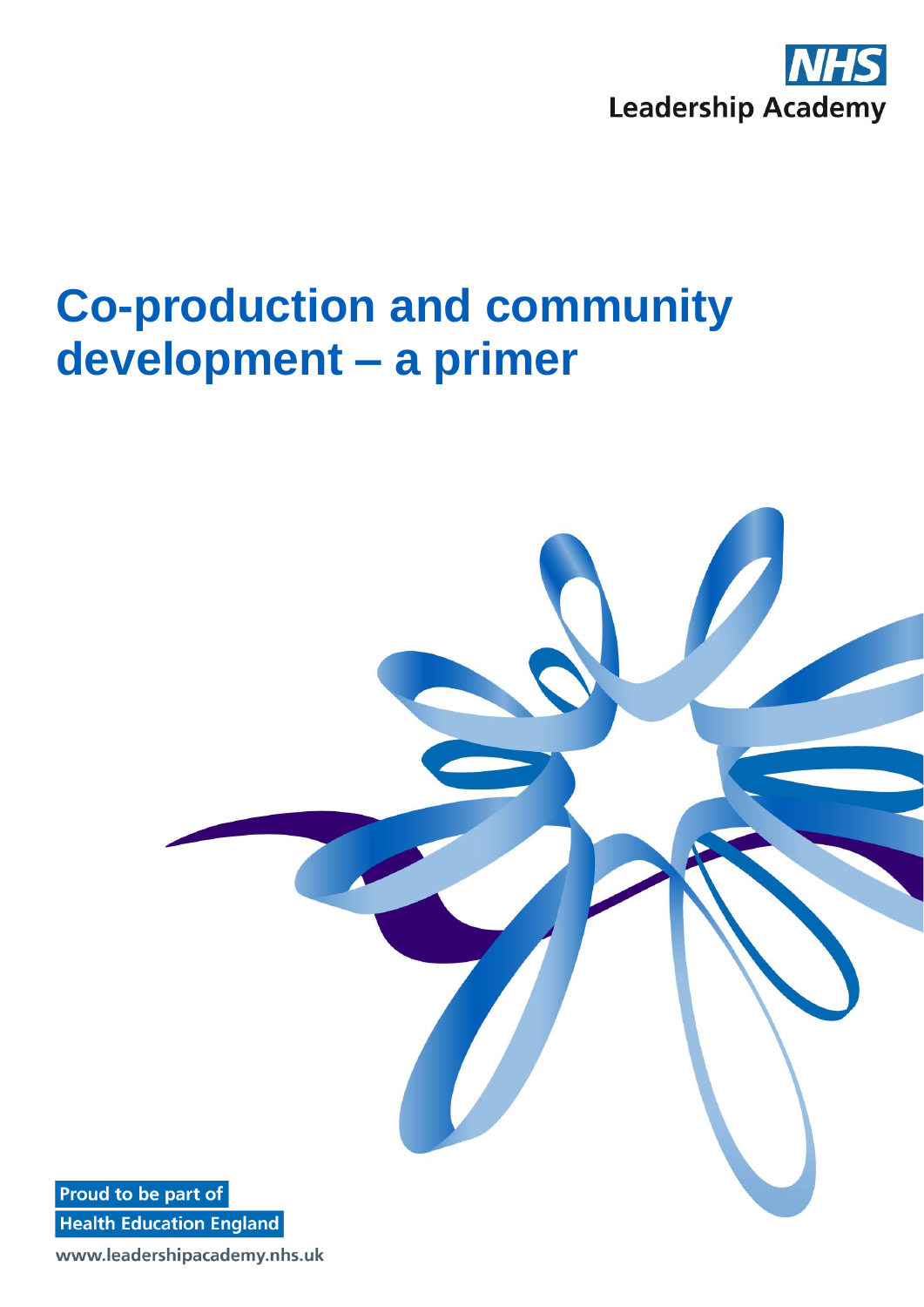

### **Background and context**

The Leadership Academy has commissioned a project to explore how it can maximise the potential of 'people power' through its work, ensuring that participants in its programmes are equipped to work in co-production, across boundaries, and focus on health creation and community capacity, not just how to lead services or organisations.

This short primer sets out the theory and context around community development and co-production and what this means for NHS leaders and leadership development. Recommendations from the project will build on what's already working well across the country and highlight opportunities for change, in order to build an even stronger Academy offer into the future.

## **What is co-production?**

The word 'co-production' was first used in the 1970s by Elinor [Ostrom,](http://onlinelibrary.wiley.com/doi/10.1111/j.1541-0072.1981.tb01208.x/pdf) an Economist at Indiana University to explain why crime rates rose when police stopped walking the beat and started patrolling in cars instead. The relationships that police developed with people and the informal knowledge that they exchanged with the community when they walked the beat were critical in preventing and solving crimes. She argued that the police need communities as much as communities need the police in order to increase community safety, and used the term 'co-production' to describe this relationship.

Co-production was defined more recently by Nesta, the New Economics Forum and the Innovation Unit in 2012 as: 'delivering public services in an equal and reciprocal relationship between professionals, people using services, their families and their neighbours.' The report stressed that public services and neighbourhoods become far more effective 'agents of change' when they work together.

Co-production in the true sense is more than just consultation or involving people as consumers of services. It is not another word for 'patient and public involvement' or volunteering. It is not about professionals or organisations working together (though the term is often misused in this way to describe partnership working). It is not about inviting people into professional meetings as a 'representative' or just to tell their story. It means a genuine partnership between publicly-funded services and those that use them. The ladder of participation (this version taken from the Think Local Act Personal (TLAP) website) shows the difference between 'patient involvement' and genuine coproduction. As you move up the scale there is potential to move from surface level, one-way engagement to having a more profound and radical impact on systems and places and ultimately people's health and wellbeing.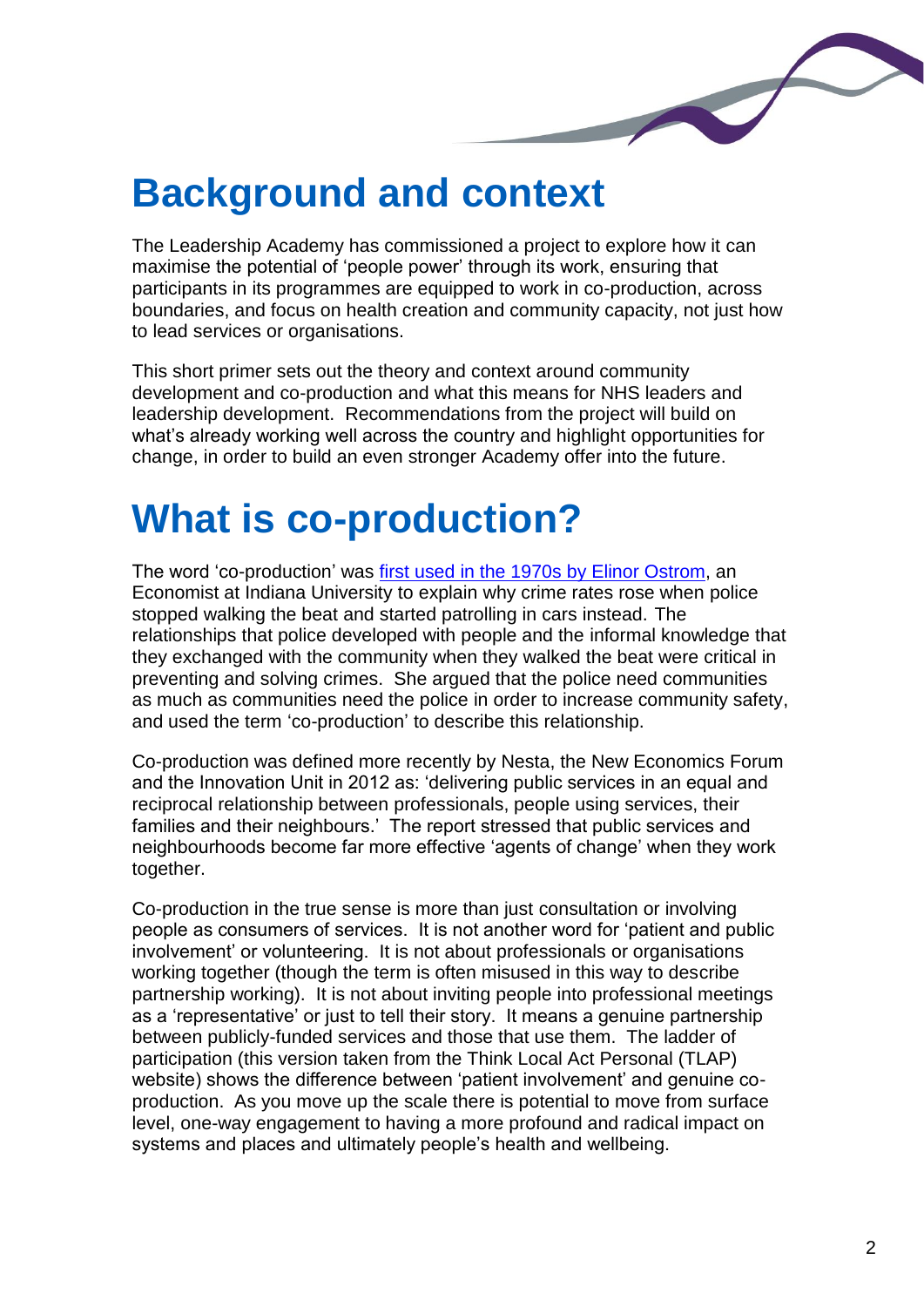

### **What is community development?**

Community development is the practice of working with people at a neighbourhood level to recognise and develop their ability, potential and power to make change happen for the greater good. Done well, it strengthens the capacity of local people and groups and that of local agencies - private, public and voluntary - to deliver things that matter to people and build local resilience and wellbeing, growing trust and relationships at a local level from the ground up.

Asset-based community development (ABCD) further defines the practice as 'building on the strong and not the wrong,' by facilitating conversation and effort framed around the strengths and assets in a neighbourhood or place, rather than bringing people together to solve a problem.

Community 'assets' that exist in an area, adapted from the ABCD Institute definition include:

- The skills, knowledge and interests/passions of local people
- The range of local informal groups, clubs and networks and their collective reach
- The resources staff, money, connections and power of public, private and non-profit institutions
- Public space and buildings, housing and economic productivity
- The shared stories, culture, history and heritage of local places.

Assets are mapped by having lots of conversations with people at a neighbourhood level, asking questions such as, 'What makes this a good place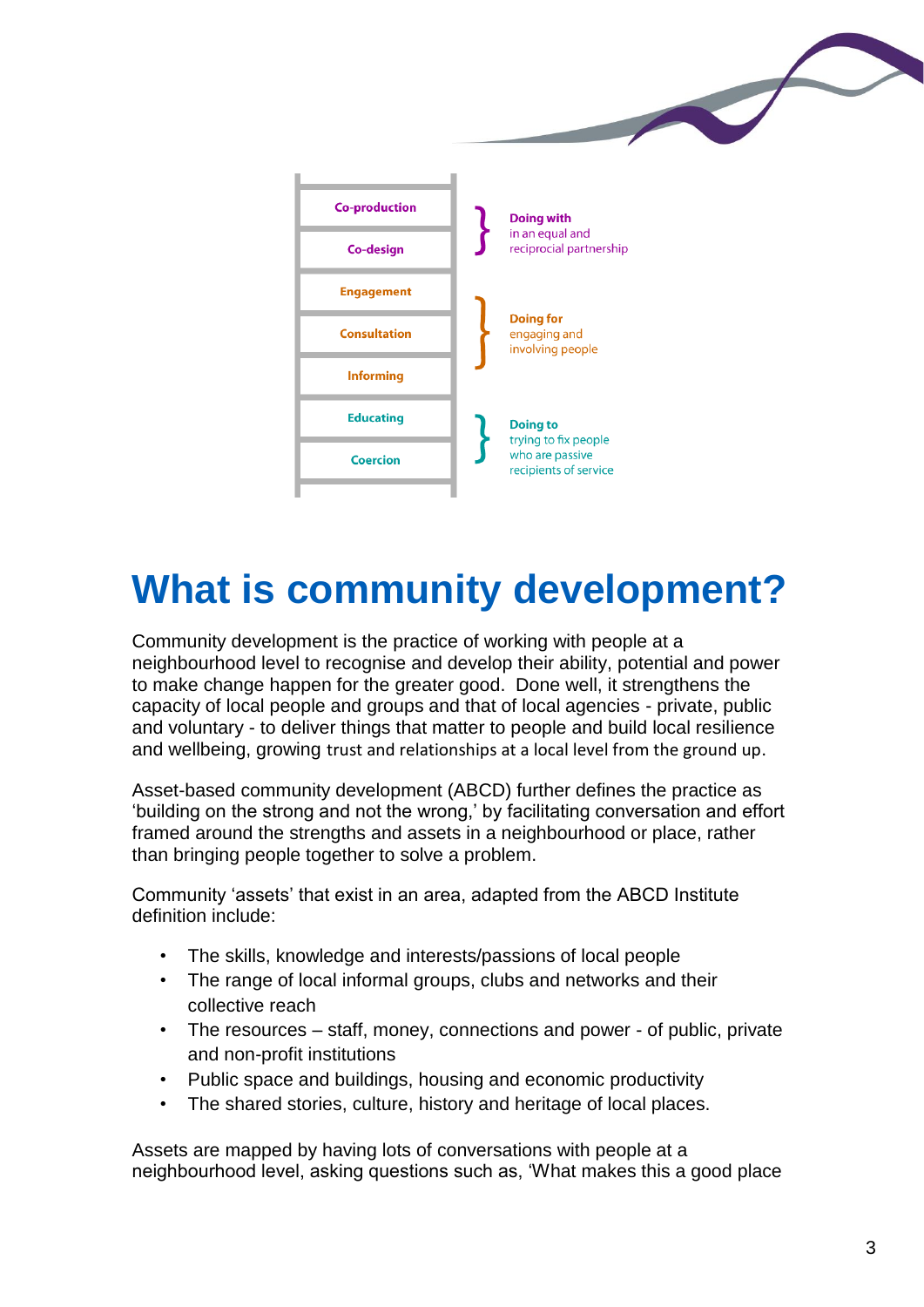to live?', 'What do people and the community do to help each other or improve things around here?', 'What helps us feel independent/in control/in good health?', and 'What would make a good life for you round here?', 'What skills and talents do you have that (could) contribute to making this an even better place to live?', 'Who else do you know who would be useful to talk to round here,' and 'Could you help us by asking a few people these questions too?'

The questions aren't part of a 'consultation' that is communicated out. ABCD starts with a skilled community development worker identifying the 'connectors' in an area. Connectors are found by door knocking, asking people in the street and being in the neighbourhood. The paid worker plays a role of convenor/host/facilitator/navigator and works with the connectors to shape a project and conduct the asset-mapping. Once this is done and a convening group is formed and functioning, themes can be identified for collective action and the magic starts to happen.

Using this approach, neighbourhoods can be turned around, relationships between statutory services and local people improved, health improved, healthcreating behaviours and the social determinants of health improved – better diabetes control, more physical activity, increased educational attainment, crime rates reduced, pride, social connectedness, feeling you have a voice – it's about growing and nurturing local social capital for local communities.



*Fig 1 – A community 'asset' map - building on the strong and not the wrong. See also [https://www.cvalive.org.uk/abcd/our-abcd-projects/new-addington](https://www.cvalive.org.uk/abcd/our-abcd-projects/new-addington-fieldway-asset)[fieldway-asset](https://www.cvalive.org.uk/abcd/our-abcd-projects/new-addington-fieldway-asset)*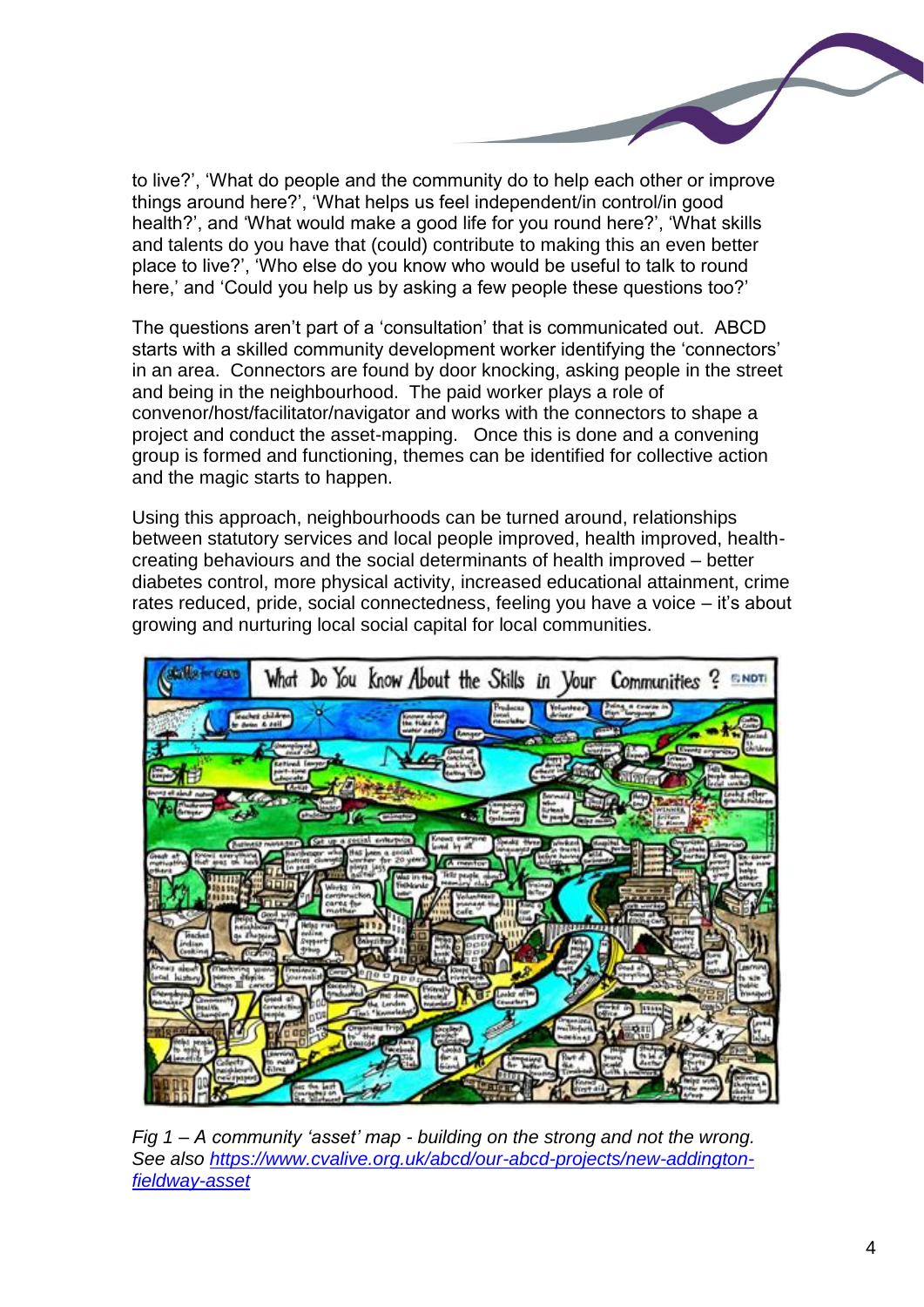#### **ABCD in action in Croydon**

Local agencies have invested money into community development in Croydon over the past seven years. It is one of the exemplar sites for ABCD practice across Britain. Taking the ABCD approach, Croydon Voluntary Action have been identifying connectors in the community and conducting comprehensive asset-mapping across the borough.

Since the work began in 2011, more than 1750 people have been recruited to speak with others in their community, to find out what interests them, and to make connections and help them set up new activities. More than 208 new community-led projects have been run, some of which have secured funding and some which have been able to operate completely with the time and resources donated by local people and organisations.

37 GP practices now signpost people to community supports and activities that grew out of the ABCD work. The NHS calls this social prescribing, but that's just the bit you can see on the surface – the conditions were created way before then through community development. GPs now report that community development is lifting a load from doctors. According to the Guardian, in the year to July 2018, there was a 20% reduction in hospital outpatient referrals and a 4% drop in emergency hospital admissions from the Parchmore medical centre, in Thornton Heath, which pioneered the scheme and 30,000 social 'prescriptions' have been made at a cost of £50,000.

See more at<https://www.cvalive.org.uk/abcd/abcd-projects-2015-16>

### **Why is this important for the NHS?**

When people have good social support networks, are involved and included in their communities are valued for their contribution they experience better health. Being lonely or lacking social contact and connection can kill you – as much of a risk to your health as smoking 20 cigarettes a day. Co-production and community building are not just 'nice to have' things - they are crucial and often overlooked factors that impact on health outcomes, community wellbeing and the efficiency, quality and sustainability of NHS services. Embedding the principles and practice of co-production and community development into the way the NHS works can reduce demand, save money and enable the NHS to focus on the things that really matter to people.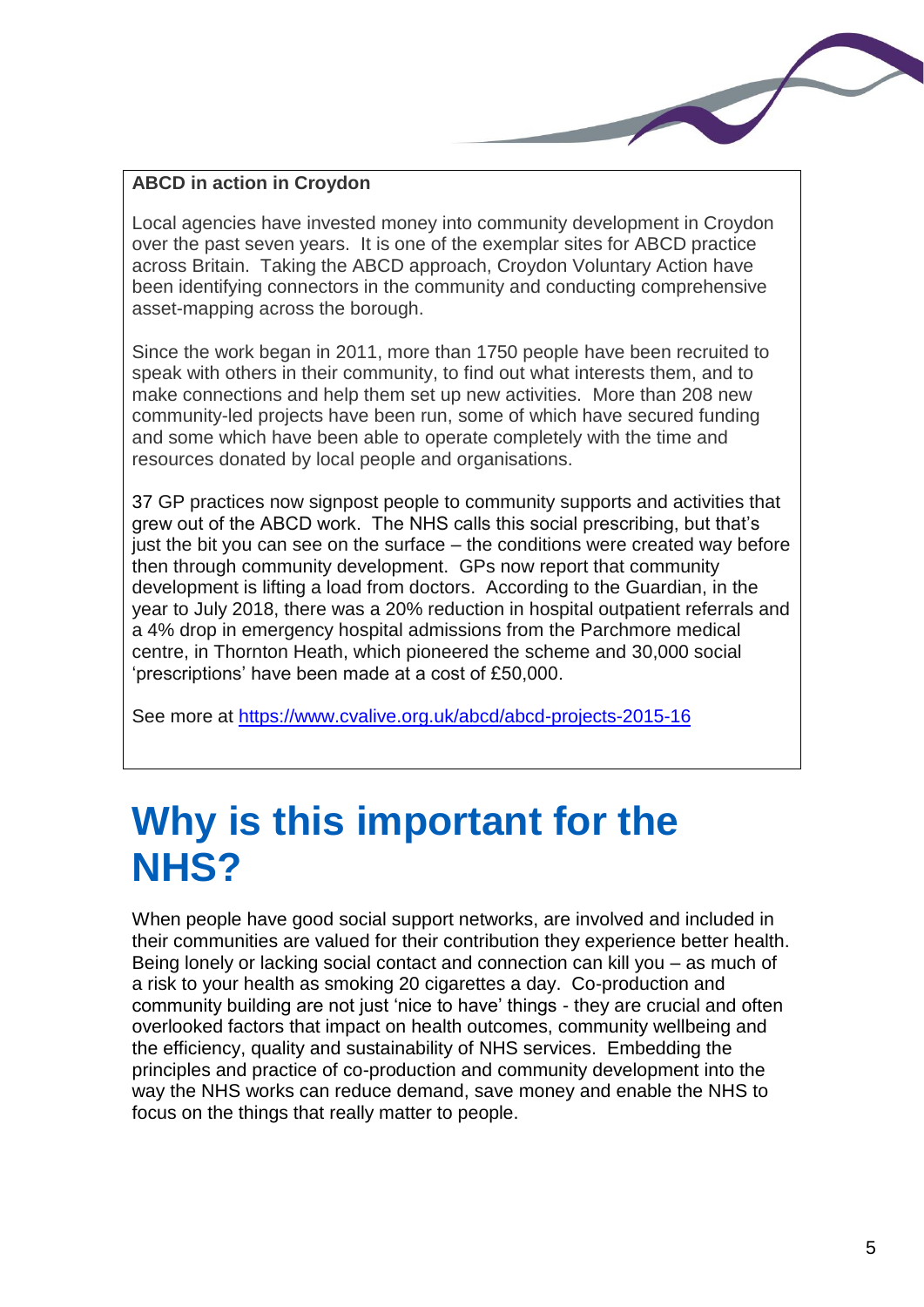#### **Why we all need community connections**

- Social networks are consistently and positively associated with reduced illness and death rates (Fabrigoule et al 1995, Bassuk et al 1999 and Berkman and Kawachi 2000)
- An international meta-analysis of data across 308,849 individuals followedup for an average of 7.5 years, indicates that individuals with adequate social relationships have a 50 per cent greater likelihood of survival compared to those with poor or insufficient social relationships, consistent across age, sex, cause of death (Holt-Lunstadt et al (2010).
- People with stronger networks are healthier and happier (Bennet 2002)





At a theoretical level, the arguments for co-production and community-centred approaches have largely been won. There are not many policy makers or staff who would argue against people being involved in decisions about their care. Indeed, many clinicians know that they need to get people to take responsibility and control for their own health. We know that informed, activated patients can get better health outcomes at lower cost (Wagner, 2001). More activated patients are less likely to visit emergency departments, less likely to be obese, less likely to smoke, and less likely to have breast and cervical cancer (Greene and Hibbard 2012). There is also general agreement that peer support and voluntary groups working with and in communities have a better chance of promoting health-creating behaviours than professionals have by just telling people to change their habits.

At a policy level, Chapter 2 of the Five Year Forward View stated, 'we have not fully harnessed the renewable energy represented by patients and communities,' and set out plans to do more to support people to manage their own health, to engage with communities and citizens in new ways and to build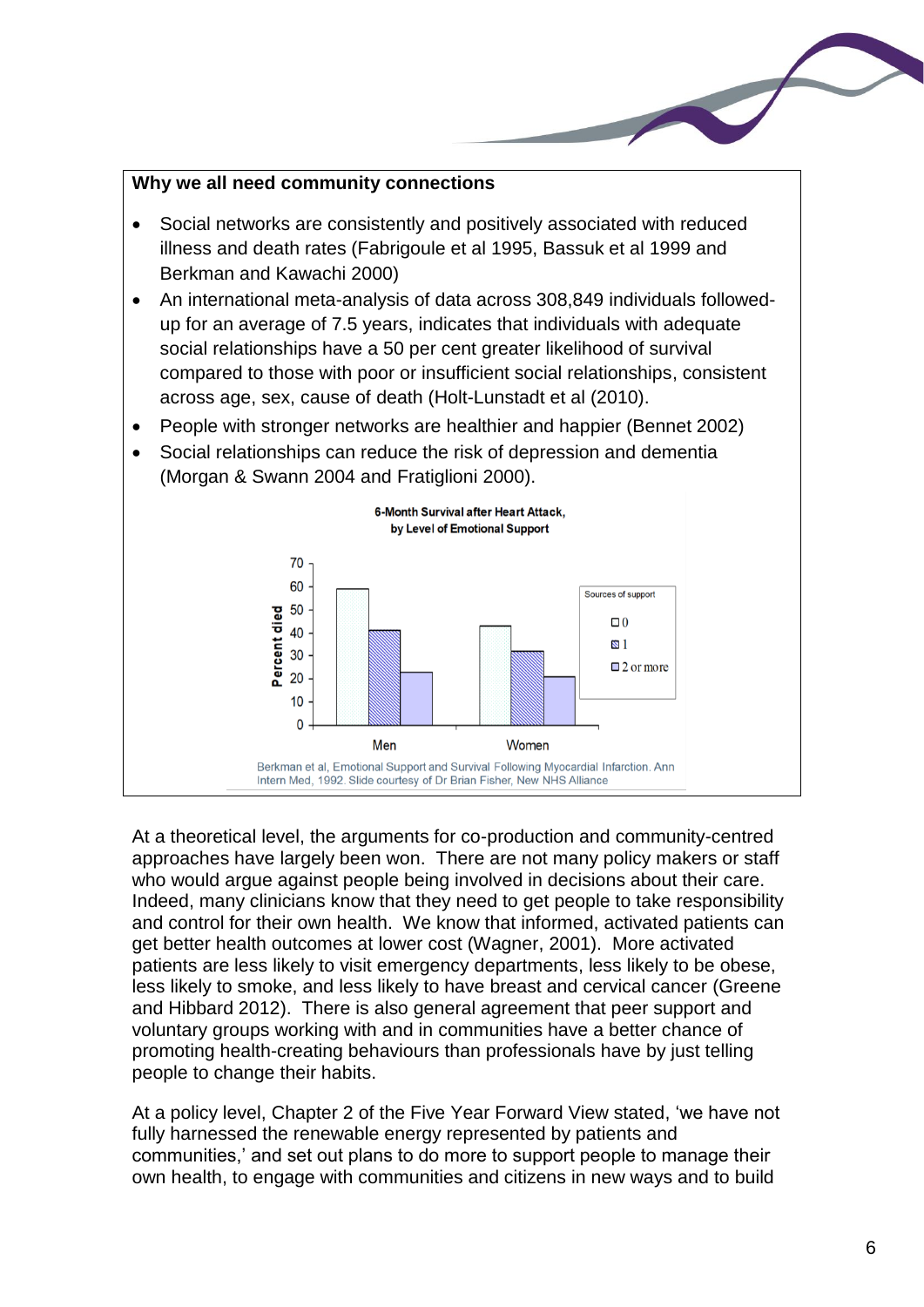stronger partnerships with the voluntary and community sector. It recognised the 'powerful consensus and shared desire' of people across health, social care and the public sector who want to see organisations and services run differently and better for and with the people who use them, and for organisations to work together better, with long-term wellbeing goals for places, rather than short-term financial ones for organisations - #socialcare future, the network of Leadership for Empowered and Healthy Communities alumni, NHS Alliance, Think Local Act Personal's Building Community Capacity network and the 3000+ people who have engaged with the Coalition for Collaborative Care (C4CC)'s work over the past four years are just some of these.

In terms of the financial benefits, Dr David Paynton from the Royal College of GPs says, 'Community development needs to…be seen as a crucial part of making our NHS sustainable. The evidence is clear, mobilising the strength and talents that lie in the community helps improve a sense of wellbeing as well as reduce costs to the local health system. A neighbourhood walking group going out to the local park twice a week needs minimal resources but can be more effective than the pills we prescribe.'

#### **The business case for community building**

Nesta's Business Case for People Powered Health estimated that the NHS in England could save £4bn a year if it involved people and communities more directly in the management of long-term conditions, with savings coming from a 7% reduction in A&E attendance and unplanned admissions. Knapp et al found that community building projects can, 'generate net economic benefits in quite a short time period.' A community building project on the Beacon Estate in Cornwall had a huge impact on the health and wellbeing of the area, with crime, unemployment rates, teenage pregnancies and rates of post-natal depression falling and educational attainment rising.

### **What does this mean for NHS leaders and the Academy?**

If we want healthier, happier citizens who are supported to stay well in their communities and to manage their conditions well, we need NHS leaders to develop a 'literacy' of community (RSA, 2015). We need NHS leaders now and in the future who can see the big picture and develop common purpose with others around wellbeing, think much wider than the service or organisation in front of them, who are skilled and willing to work with people at a grassroots level, who are prepared to share power, drive transformation, develop others and ensure that co-production and community building become part of the DNA of the NHS.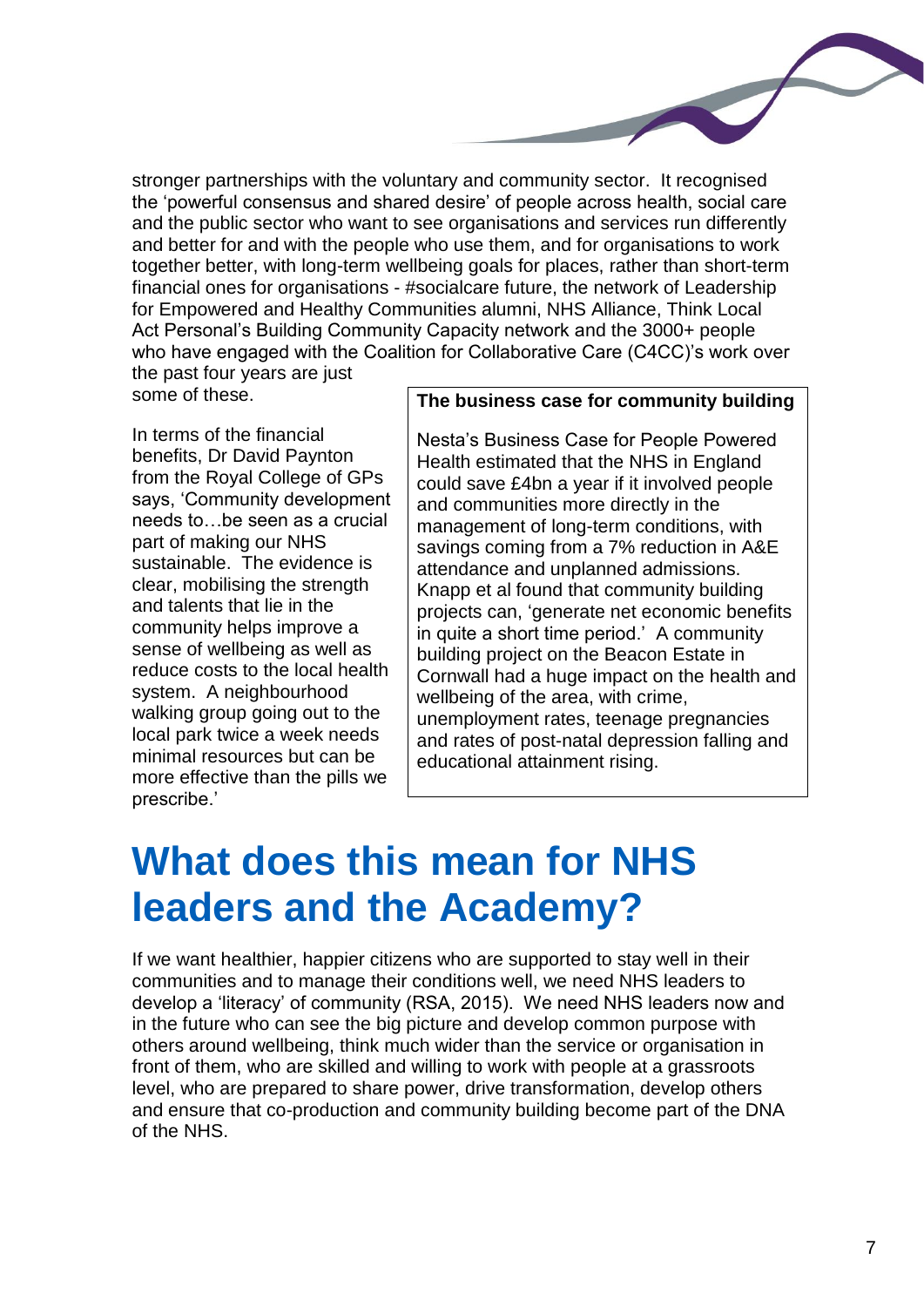We therefore need NHS leaders who can set up and lead partnerships, work across boundaries, harness social movements and activism, seek out and nurture community connectors and build vision and narrative for change with local people. Leaders need to be able to deliver services and lead teams differently and in co-production, so that people are supported to take control of their health. They need to transform commissioning to put health creation and co-production at its heart, share power with citizens about how NHS money is spent and ensure that resources spent on health creation and not just on services to treat ill health.

For more information on the leadership qualities that are needed, see the [Leadership Framework for Empowered and Healthy Communities,](https://www.thinklocalactpersonal.org.uk/_assets/Leadership_Framework_for_Empowered_and_Healthy_Communities_1.pdf) developed with TVWLA.

There are implications in this for the Leadership Academy. Its aims, actions and the purpose and content of its programmes will need to reflect a 'big picture' focus on wellbeing. This might include:

- Core programme content at all levels around co-production and community, networks, the concept of 'new power', local democracy, host leadership and system leadership
- Leadership skills development in working with large groups and communities, asset mapping, appreciative and participatory approaches, generative listening, better conversations
- Opportunities to build confidence and change agency through place-based projects, secondments and shadowing, partnerships with voluntary sector in delivery and commissioning of programmes
- Ensuring the learning environment reflects and facilitates leaders' development – developing leaders in mixed, multi-sector groups, cross funding and building joint offers with social care, education, local government, housing, police and the voluntary and community sector (making the case that such an approach will improve health outcomes), and opening access to leadership development to citizen leaders
- Co-delivery ensuring providers of the Academy's programmes delivering the programme in co-production with people who use services, and have facilitators who understand and are skilled in the co-production and community development agenda
- Commissioning differently opening up the market to include smaller providers and specifying that all providers engage a community sector partner
- Evaluating the impact of programme on local social capital and wellbeing.